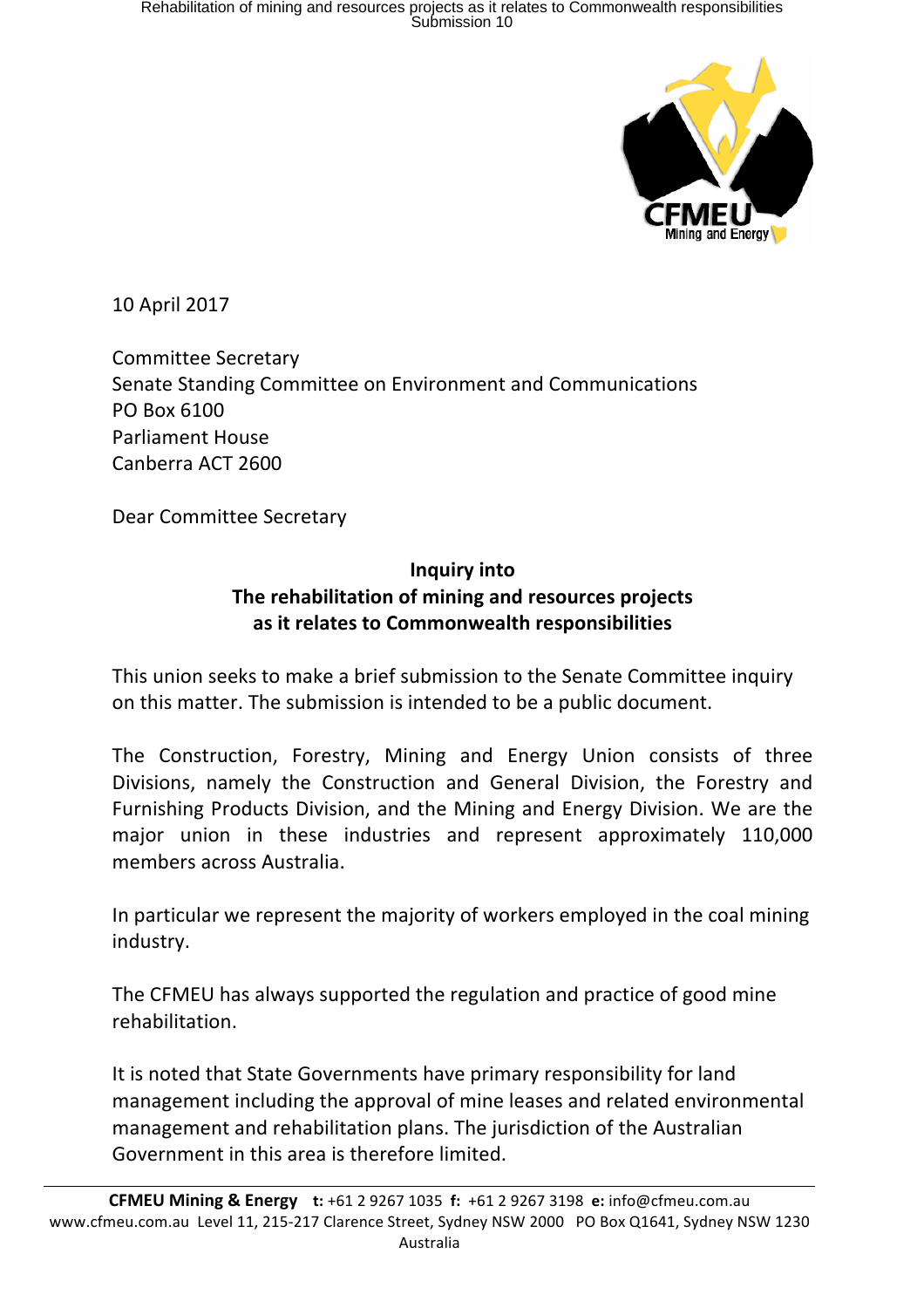#### **Improvement over last three decades**

It is well-known that the mining industry had an extremely poor record in rehabilitation of mine sites until at least the 1980s. Expenditure on rehabilitation was not even regarded by the Australian Taxation Office as a legitimate deductible operating expense until that time. There is also the infamous story that the former Premier of Queensland, Johannes Bjelke-Petersen, threatened to raise the royalties paid by coal mining companies if they wasted money on rehabilitation!

In the 1989-92 period the Hawke and Keating Governments conducted the Ecologically Sustainable Development Working Group process, which included a focus on mining. Mining was portrayed as a temporary land use, with mine sites able to have other uses  $-$  agricultural, conservation, etc  $-$  before and after the mining phase. "Multiple and sequential land use" was the buzz phrase.

The mining industry has certainly improved its performance substantially on rehabilitation over the last three decades, and has also sought to portray its performance that way. Globally and within Australia, the industry and government agencies have developed extensive capabilities, best practice guidelines, and significant regulation. $<sup>1</sup>$ </sup>

Mining projects seeking development approval from regulators are generally required to engage in progressive rehabilitation of the site as mining proceeds, and are required to plan for the final rehabilitation of the site.

There is in place in most jurisdictions in Australia the provision for bonds or other financial assurance to guarantee that rehabilitation occurs.

### **Causes for concern**

<u> 1989 - Johann Stein, fransk politik (d. 1989)</u>

It is therefore disturbing to determine that the industry is not performing as well as the impression it seeks to portray.

 $1$  See, for example: https://www.industry.gov.au/resource/Programs/LPSD/Pages/default.aspx http://www.minerals.org.au/leading\_practice http://www.icmm.com/en-gb/environment/mine-closure/land-rehabilitation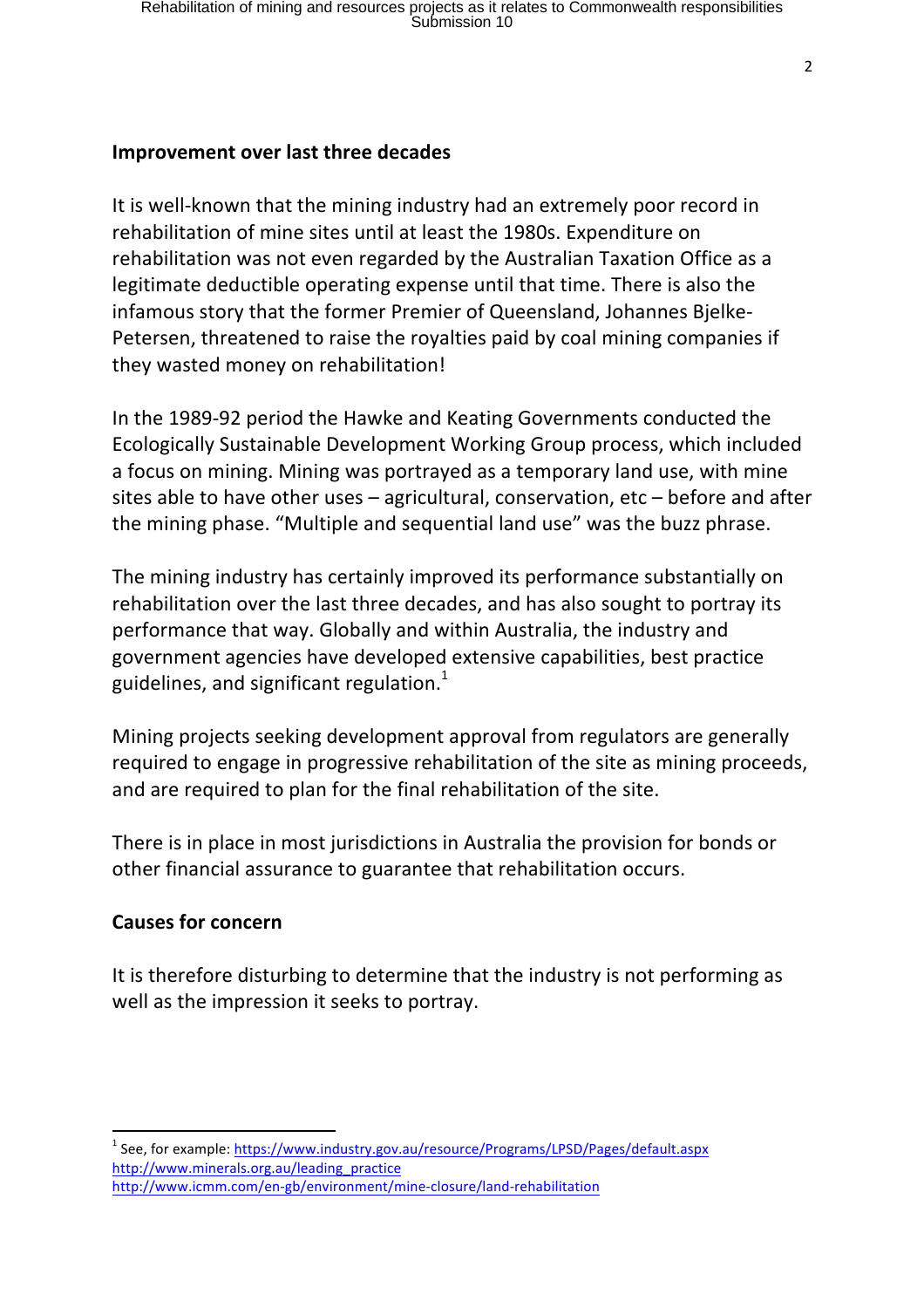## Less than full rehabilitation

A 2013 presentation from the NSW Dept of Primary Industry<sup>2</sup> indicates that the record of the industry in establishing robust and durable soil and vegetation profiles after mining is patchy. That is, the landforms, soil and vegetation established post-mining are often not as resilient as that which existed prior to mining, and is therefore more subject to deterioration and decline. Lack of robustness / resilience lessens the opportunity for other activities to be undertaken. Mining becomes less of a temporary land use and more of an enduring one.

Recent research published by The Australia Institute indicates that, in New South Wales, there have been almost no relinguishments of mining leases that show mining is totally concluded and the site fully available for other purposes. Most mine sites not in active production tend to be placed on "care and maintenance".<sup>3</sup>

It is also known that the management plans for many open cut mines do not provide for complete rehabilitation  $-$  there will be at least 45 final voids left in NSW. 

It is obviously preferable that mine sites be fully rehabilitated to the point of being genuinely available for other uses  $-$  including conservation uses. If the science and economics of rehabilitation is still at the stage of being unable to fully rehabilitate mine sites than that should be acknowledged and planning should be on that basis.

Perpetual maintenance of a site is not desirable, if for no other reason than that it is difficult to achieve certainty that any activity can occur indefinitely. However, the mining industry is not alone in having this problem  $-$  there are many other industrial processes and human activities that do not provide for, or are incapable of, the restoration of the site to its natural form. Most heavy industry falls into this category, and so do most human settlements.

It is noted that the closure of the German black coal mining industry  $-$  now in its final stages, provides for some continuing management of the disused mine

 $2$  Jo Powell (2013), Presentation on Strategic Land Use Policy to University of New England Mining in a

Sustainable World conference, 13-15 October.<br><sup>3</sup> The Australia Institute (2017), Dark side of the boom – what we do and don't know about mines, closures and rehabilitation in New South Wales.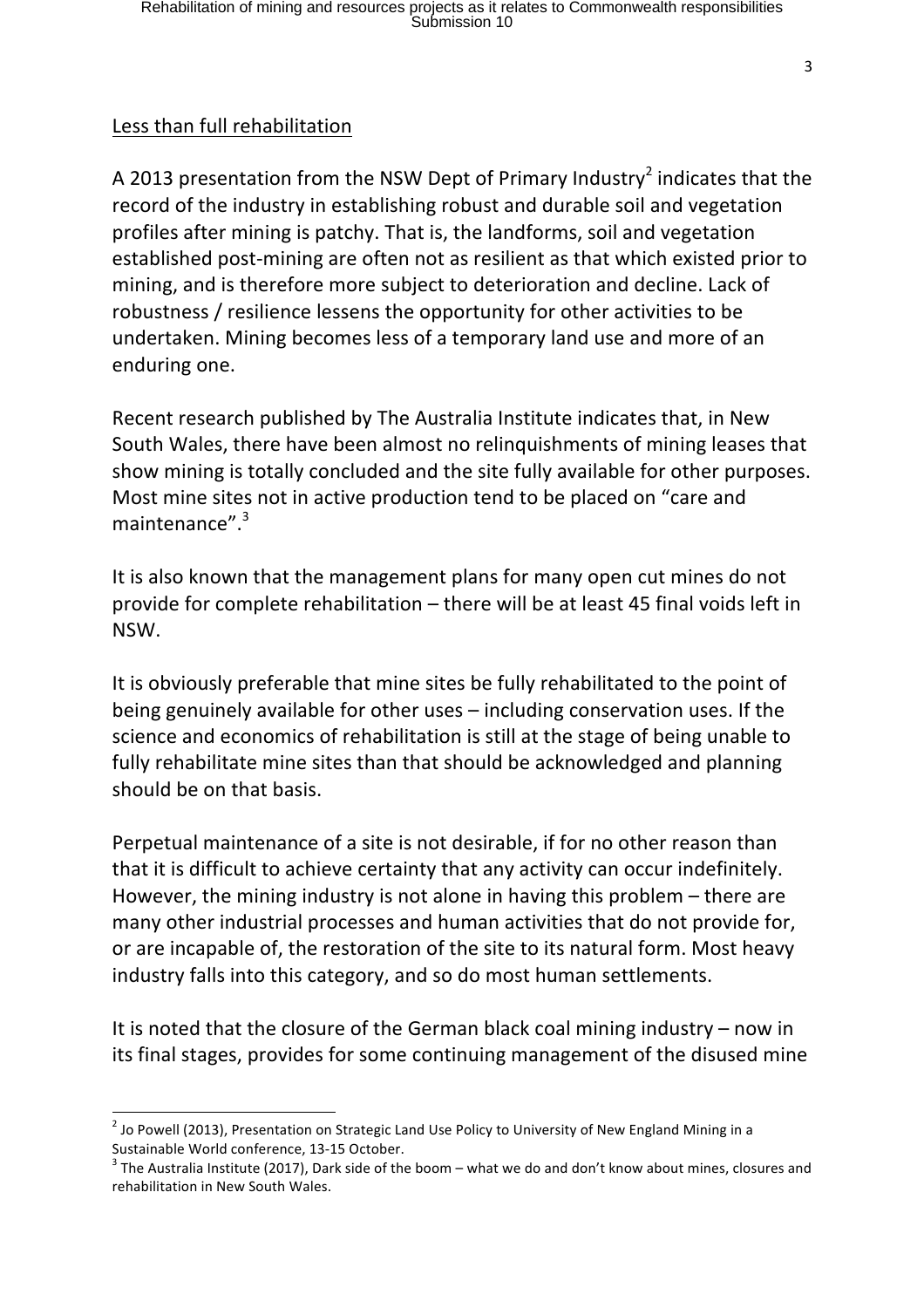sites indefinitely.<sup>4</sup> This includes an ongoing workforce and various support services. In a future context where mining activity is being reduced or ended, the ongoing management of sites can be seen as mitigating the employment losses and assisting in the transition to other activities.

### The financial assurance system

The union is aware of claims that the current provisions made by mining companies for rehabilitation are inadequate. A report from the Queensland Dept. of Environment and Heritage Protection leaked in August 2016 indicated that financial assurances of \$1.2 billion were substantially short of estimated rehabilitation costs of \$3.25 billion. $5$ 

In the case of the Hazelwood brown coal power station mine, the owner has recently substantially upgraded the final mine rehabilitation cost to \$439 million  $-$  six times higher than the \$73.4 million bond provided to the Victorian state government. The power station rehabilitation cost is estimated at a further  $$304m - making $743m$  in total.<sup>6</sup>

There are multiple issues to juggle here:

<u> 1989 - Johann Stein, fransk politik (d. 1989)</u>

- Mining companies should fully provide for the rehabilitation of mine sites and, where full rehabilitation is not possible, for the ongoing maintenance of the site.
- The methodologies for determining the monies required for full or bestpractice rehabilitation should be robust.
- The financial assurances placed with governments should be adequate to meet the properly estimated rehabilitation costs, with actual rehabilitation undertaken also reflecting (reducing) the assurance held.
- While it could be assumed that large successful companies can reasonably carry some of the cost of rehabilitation on their own balance sheet rather than lodging assurances with government, it must also be recognised that even the largest companies can be caught in severe financial difficulty. During the Global Financial Crisis in 2008-09 mining majors Rio Tinto and Xstrata (now part of Glencore) both had near-death experiences.

 $4$  Norbert Maus (2016), German Black Coal Phase Out, Presentation to ACTU Just Transition Forum, 8 November https://www.dropbox.com/s/s23vjy3kqd2j2tc/Norbert\_Maus-German\_black-coal\_phaseout\_nov2016.pdf?dl=0

 $\frac{5}{3}$  Department of Environment and Heritage Protection (Qld)(2016), Report of Targeted Compliance Program.

Financial Assurance for Queensland coal mines. (TCP15-009), 29 January.<br><sup>6</sup> footprintnews.com.au, 20 January 2017, International Power puts \$743m price tag on remediating Hazelwood.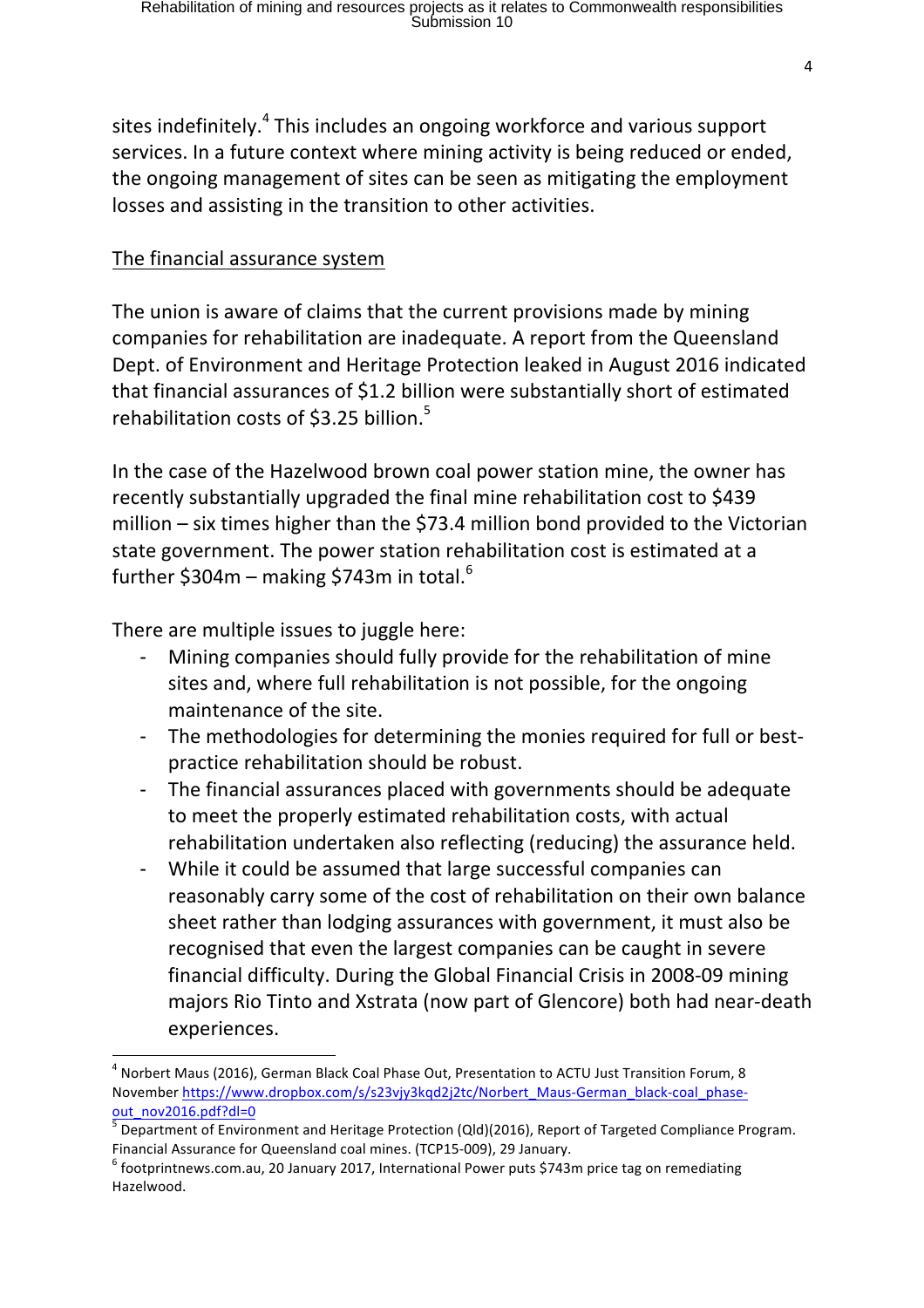- Caution should be exercised in any policy response around increasing financial assurances. Proposals to ensure that rehabilitation actually occurs should not themselves be responsible for pushing companies into insolvency and therefore unable to complete rehabilitation responsibilities! We do not want a cure that is worse than the problem!
- It should be recognised that employment and other expenditure in mine site rehabilitation form an important part of facilitating the transition from mining in a region or locality.

### Transfer of liability to smaller firms

Where rehabilitation costs have been underestimated, it follows that sale of the mine to another party will involve inadequate recognition of the liability in the sale price.

This should always be a concern, but where the sale is to a much smaller company with a much smaller balance sheet, the concern is magnified. During the recent downturn after the end of the resources investment boom, a number of mines have been sold to much smaller companies.

Again, this is not a problem that is solely the province of the mining industry. It occurs in other industries in decline, or in a declining phase – larger businesses sell assets to smaller businesses. While in many cases the smaller businesses genuinely intend to run the business profitably, they have lesser capacity to ride through market turbulence and are more likely to fail. This has adverse implications for workers' entitlements as well as for site rehabilitation.

In this situation, the larger business that sold the mine or business has limited its losses by offloading an asset at a price that did not fully reflect the liabilities attached.

It is particularly important that, where mine sites are being sold, the estimation of the rehabilitation liabilities has been robust, and the financial assurances are adequate.

### Mine rehabilitation done on the cheap

If there has been under-provision for rehabilitation it follows that there will be substantial pressure to mitigate costs when rehabilitation does occur.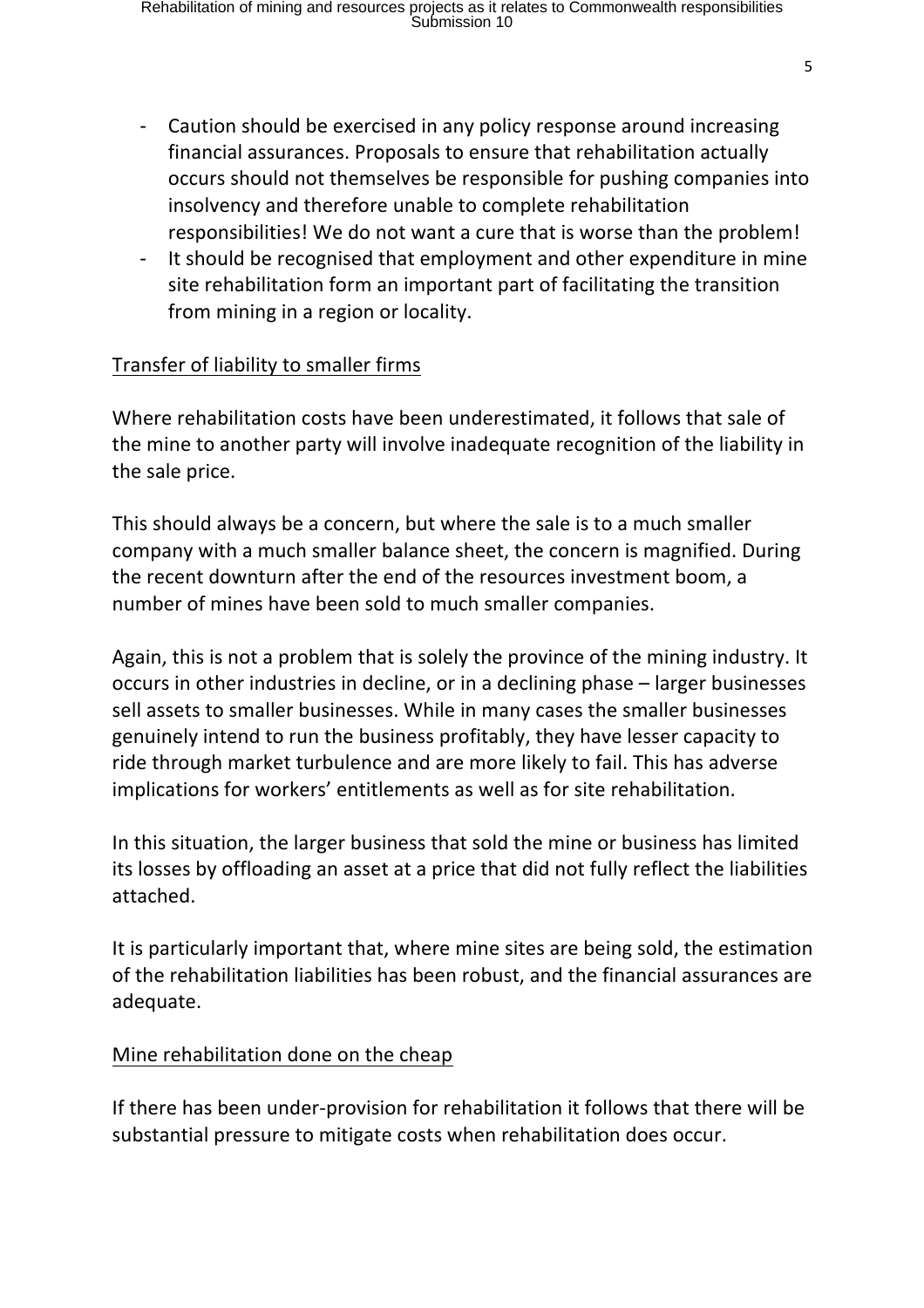The union has already witnessed situations where mining companies have declined to enter into collective agreements with the union for the post-mining rehabilitation phase (even where the union recognised that the rehabilitation task would not be a for-profit activity). The mining company has preferred the course of tendering out the rehabilitation task with a view to finding the lowest cost option.

Of immediate concern to the union is that permanent mining jobs are transformed into casual and poorly paid iobs. The use of poorly-paid and insecure labour has implications for the quality of the rehabilitation work done. As a consequence, and also as a result of cost-cutting in other parts of the process, the rehabilitation outcome is likely to be worse.

The union suggests that appropriate standards be set for the conduct and outcome of minesite rehabilitation projects. It is noted that the tendency with respect to environmental approvals is to specify environmental outcomes. Attention should also be paid to the processes, including employment practices, through which the outcome is achieved.

In addition to the intrinsic merit of mine site rehabilitation being undertaken through the provision of decent (ie fairly paid, secure) work, it has implications for the transition of mining communities and regions to the post-mining period.

Mine closures are inevitably a traumatic loss for a region where mining is usually a major activity and a source of much employment and economic demand. The post-mining phase of rehabilitation is a major means by which the transition to life after mining may be managed. The sudden and large loss of jobs is mitigated if there is significant rehabilitation employment. This mitigates the social and economic impact of sudden major unemployment and gives the regional community more time to adjust. Rehabilitation projects, just like most mining projects themselves, are generally not long term, but their good management in a manner that benefits the local community can be a significant contributor to the transition process.

If you wish to discuss these matters further, the relevant point of contact in the first instance is Peter Colley, National Research Director

\_\_\_\_\_\_\_\_\_\_\_